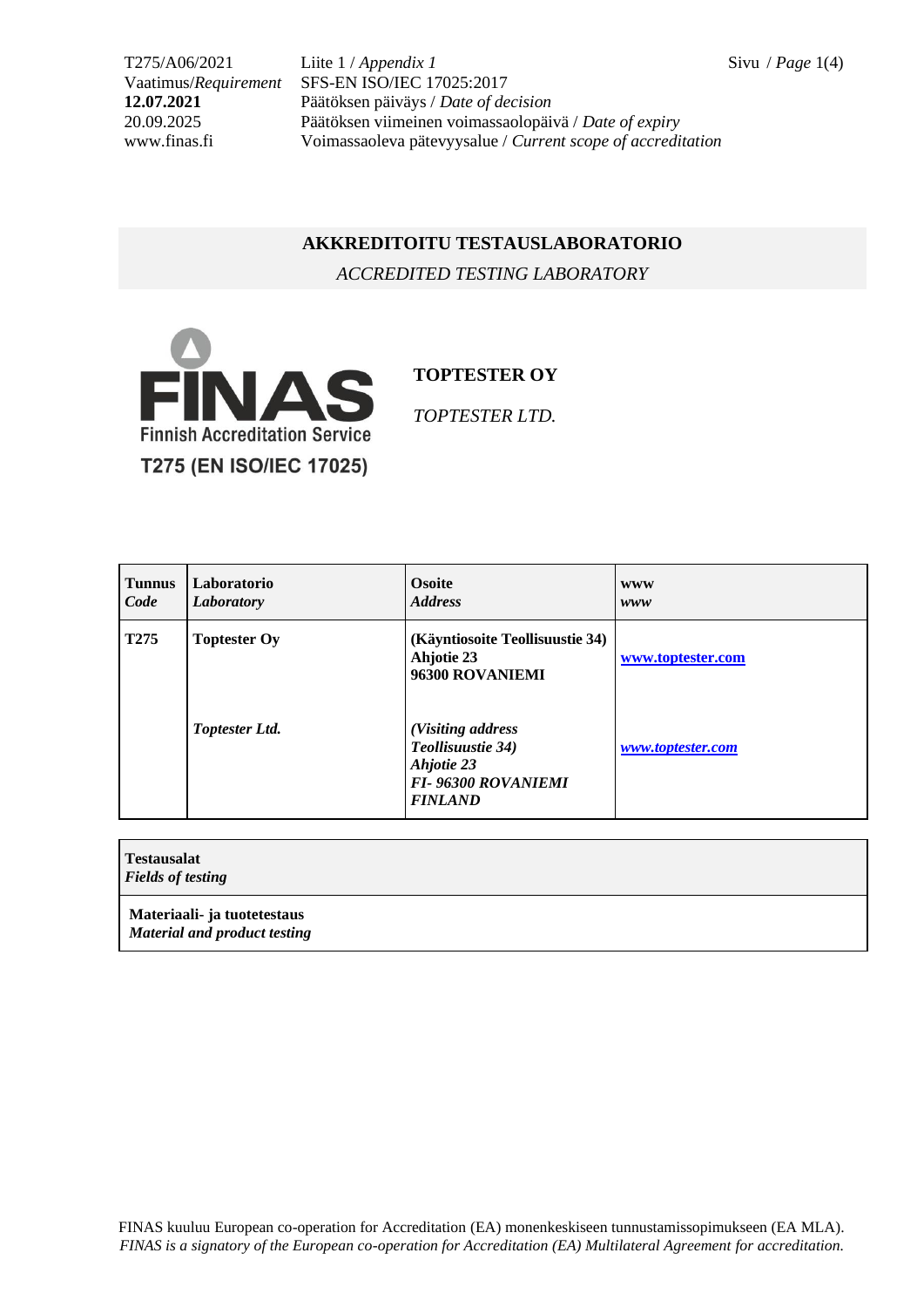T275/A06/2021 Liite 1 / *Appendix 1* Sivu / *Page* 2(4) Vaatimus/*Requirement* SFS-EN ISO/IEC 17025:2017 **12.07.2021** Päätöksen päiväys / *Date of decision* 20.09.2025 Päätöksen viimeinen voimassaolopäivä / *Date of expiry* Voimassaoleva pätevyysalue / *Current scope of accreditation* 

| <b>PÄTEVYYSALUE</b>                                                                                                   |                                                                                                                                                                                                                                                      |                                                                                                                                                                                                                                                                                                                                                                                      |  |  |  |  |
|-----------------------------------------------------------------------------------------------------------------------|------------------------------------------------------------------------------------------------------------------------------------------------------------------------------------------------------------------------------------------------------|--------------------------------------------------------------------------------------------------------------------------------------------------------------------------------------------------------------------------------------------------------------------------------------------------------------------------------------------------------------------------------------|--|--|--|--|
| <b>SCOPE OF ACCREDITATION</b><br>Testattava materiaali / tuote<br>Testityyppi, mittausalue<br><b>Testausmenetelmä</b> |                                                                                                                                                                                                                                                      |                                                                                                                                                                                                                                                                                                                                                                                      |  |  |  |  |
| Material / product tested                                                                                             | Type of test, measured range                                                                                                                                                                                                                         | <b>Test method</b>                                                                                                                                                                                                                                                                                                                                                                   |  |  |  |  |
| Materiaali- ja tuotetestaus, Ympäristöolosuhdetestaus<br><b>Material and product testing, Environmental testing</b>   |                                                                                                                                                                                                                                                      |                                                                                                                                                                                                                                                                                                                                                                                      |  |  |  |  |
| Elektroniset komponentit<br><b>Electrical components</b>                                                              | Piirilevytason pudotustestaus<br>Board level drop testing                                                                                                                                                                                            | <b>JESD22-B110B</b><br>Jedec JESD22-B111                                                                                                                                                                                                                                                                                                                                             |  |  |  |  |
| Elektroniset komponentit<br><b>Electrical components</b>                                                              | Lämpösyklaus<br>Temperature cycling                                                                                                                                                                                                                  | Jedec JESD22-A104                                                                                                                                                                                                                                                                                                                                                                    |  |  |  |  |
| Elektroniset komponentit<br><b>Electrical components</b>                                                              | Piirilevytason taivutustestaus<br>Cyclic bending                                                                                                                                                                                                     | Jedec JESD22-B113                                                                                                                                                                                                                                                                                                                                                                    |  |  |  |  |
| Laitteet, moduulit tai materiaalit<br>Devices, modules or materials                                                   | Olosuhdetestaus<br>- kylmä<br>- kuuma<br>- vaihteleva lämpö<br>- vaihteleva lämpö ja kosteus<br>- jatkuva kostea lämpö<br>Environmental testing<br>- cold<br>- dry heat<br>- change of temperature<br>- damp heat cyclic<br>- damp heat steady state | IEC 60068-2-38<br>IEC 60068-2-61<br>IEC 60068-2-78<br>Def (AUST)5681 section 7.2.3<br>Def (AUST)5681 section 7.2.4<br>Def (AUST)5681 section 7.2.1<br>Def(AUST)5681 section 7.2.6<br>IEC 60068-2-1<br>MIL-STD-810 Method 502<br>IEC 60068-2-2<br>MIL-STD 810, Method 501<br>IEC 60068-2-14<br>MIL-STD 810, Method 503<br>IEC 60068-2-30<br>MIL-STD 810, Method 507<br>IEC 60068-2-67 |  |  |  |  |
| Laitteet<br>Devices                                                                                                   | Tuuli / sadetestit<br>Jäätymistestit<br>Wind Driven Rain<br>Icing / Freezing                                                                                                                                                                         | MIL-STD 810, Method 512<br>MIL-STD 810, Method 524<br>Def(AUST)5681 section 7.5.3<br>Def(AUST)5681 section 7.5.4<br>MIL-STD 810, Method 506<br>Telcordia GR-487, Chapter<br>3.33.1                                                                                                                                                                                                   |  |  |  |  |
| Laitteet, moduulit tai materiaalit<br>Devices, modules or materials                                                   | Suolasumutestaus<br>Salt spray test                                                                                                                                                                                                                  | IEC 60068-2-52<br>Nema 250 / ASTM B117<br>Def(AUST)5681 section 7.6.1<br>IEC 60068-2-11<br>MIL-STD 810, Method 509                                                                                                                                                                                                                                                                   |  |  |  |  |
| Laitteet, moduulit tai materiaalit<br>Devices, modules or materials                                                   | Alipainetestit<br>Vacuum tests                                                                                                                                                                                                                       | MIL-STD-810, method 500,<br>procedures I, II<br>IEC-60068-2-13                                                                                                                                                                                                                                                                                                                       |  |  |  |  |

FINAS kuuluu European co-operation for Accreditation (EA) monenkeskiseen tunnustamissopimukseen (EA MLA). *FINAS is a signatory of the European co-operation for Accreditation (EA) Multilateral Agreement for accreditation.*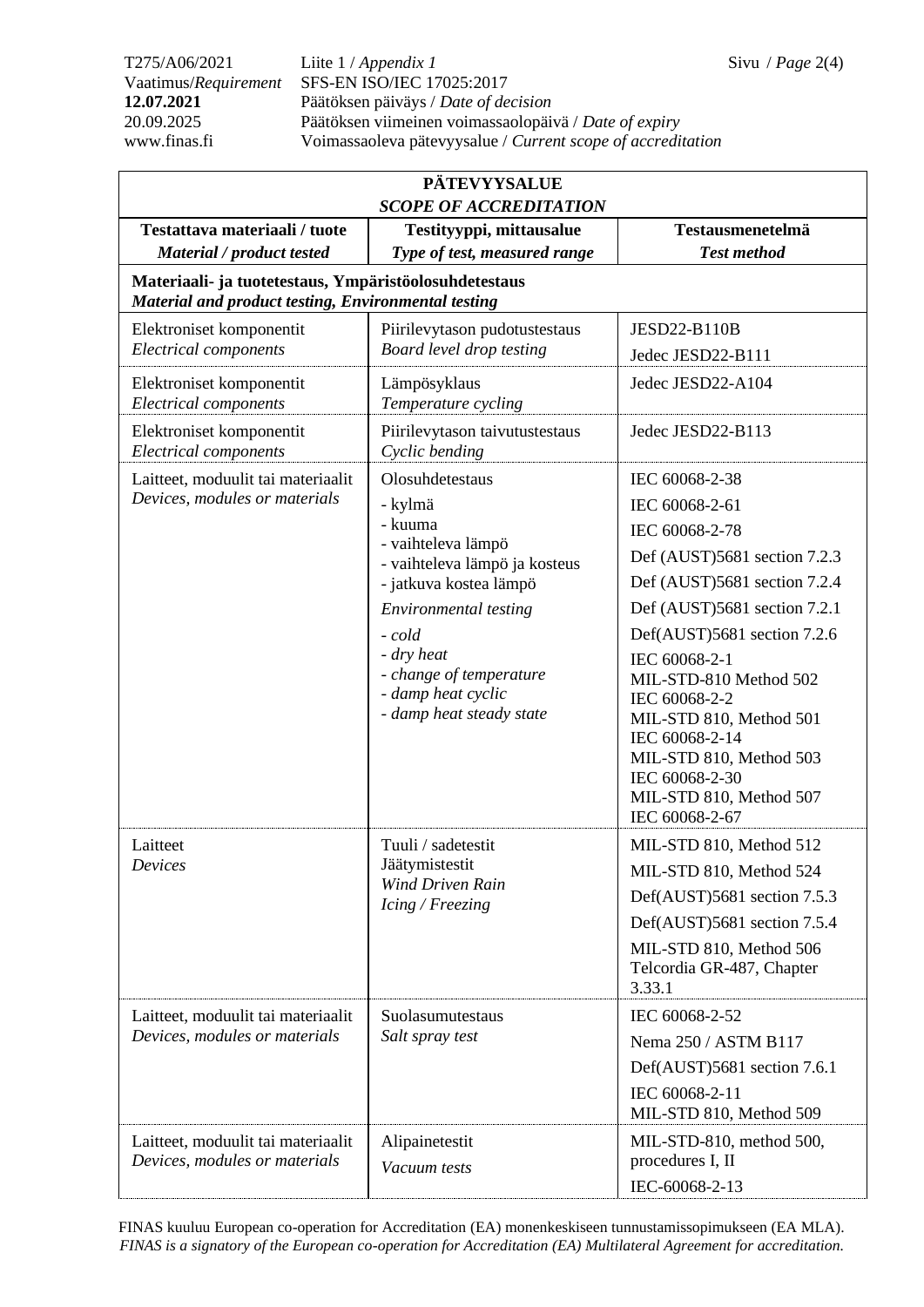T275/A06/2021 Liite 1 / *Appendix 1* Sivu / *Page* 3(4) Vaatimus/*Requirement* SFS-EN ISO/IEC 17025:2017 **12.07.2021** Päätöksen päiväys / *Date of decision* 20.09.2025 Päätöksen viimeinen voimassaolopäivä / *Date of expiry* www.finas.fi Voimassaoleva pätevyysalue / *Current scope of accreditation*

| Testattava materiaali / tuote      | Testityyppi, mittausalue                                                                                                                              | Testausmenetelmä                                                                                                                                                                                                                                                                                                                                 |
|------------------------------------|-------------------------------------------------------------------------------------------------------------------------------------------------------|--------------------------------------------------------------------------------------------------------------------------------------------------------------------------------------------------------------------------------------------------------------------------------------------------------------------------------------------------|
| Material / product tested          | Type of test, measured range                                                                                                                          | <b>Test method</b>                                                                                                                                                                                                                                                                                                                               |
| Laitteet, moduulit tai materiaalit | IK-testit                                                                                                                                             | IEC 60068-2-75                                                                                                                                                                                                                                                                                                                                   |
| Devices, modules or materials      | IK-tests                                                                                                                                              | <b>SFS-EN 62262</b>                                                                                                                                                                                                                                                                                                                              |
| Laitteet<br>Devices                | Tärinätestaus<br>- sinimuotoinen<br>- satunnaistaajuinen<br>- isku<br>- jyskytys<br><b>Vibration</b><br>- sinusoidal<br>- random<br>- shock<br>- bump | IEC 60068-2-31<br>IEC 60068-2-55<br>IEC 60068-2-57<br>IEC 60068-2-64<br>IEC 60068-2-80<br>IEC 60068-2-81<br>Def (AUST)5681, section 7.3.4<br>Def(AUST)5681, section 7.3.1<br>Def(AUST)5681 section 7.3.6<br>IEC 60068-2-6<br>MIL-STD 810, Method 514<br>IEC 60068-2-27<br>MIL-STD 810, Method 516<br>IEC 60068-2-29<br>IEC 61373                 |
| Laitteet<br>Devices                | Tiiviystestit<br>Leak and ingress tests                                                                                                               | IEC 60529<br>$-IP1-4X$ (foreign object)<br>$-IP5X$ (dust)<br>$-IP6X$ (dust)<br>-IPX1 (water)<br>$-IPX2$ (water)<br>-IPX4 (water)<br>-IPX5 (water)<br>-IPX6 (water)<br>-IPX7 (water)<br>-IPX8 (water, max test depth 1,3)<br>m)<br>-IPX9 (water)<br>ISO 20653<br>-IPX6k (water)<br>-IPX9k (water)<br>Nema 4 (water)<br>IEC 60598-1, sections 9-10 |

FINAS kuuluu European co-operation for Accreditation (EA) monenkeskiseen tunnustamissopimukseen (EA MLA). *FINAS is a signatory of the European co-operation for Accreditation (EA) Multilateral Agreement for accreditation.*